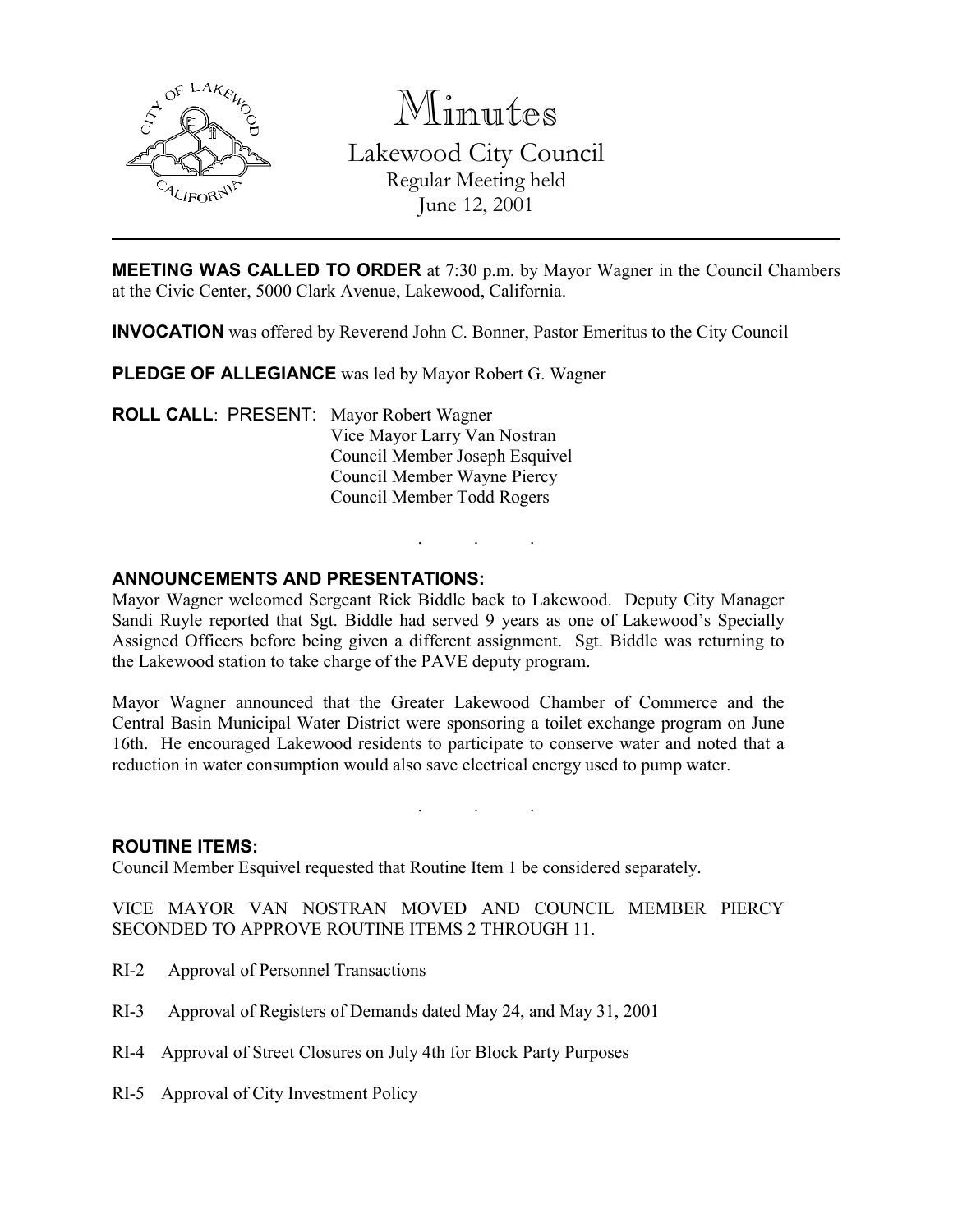#### ROUTINE ITEMS: Continued

- RI-6 Approval of League of California Cities Grassroots Network
- RI-7 Acceptance of Notice of Completion for Public Works Project No. 00-16, Local Street Pavement Rehab – General Fund, All American Asphalt
- RI-8 Acceptance of Notice of Completion for Public Works Project No. 01-2, Residential Pavement Rehab – CDBG 2001, Silvia Construction, Inc.
- RI-9 Acceptance of Notice of Completion for Public Works Project No. 00-15, Weingart Senior Center Renovation Project, Award Building Services
- RI-10 Approval of Release of Improvement Security for Parcel Map 24831, 2770 Carson Street
- RI-11Approval of Amendment to Agreement for Geotechnical Services with AESCO Technologies

UPON ROLL CALL VOTE, THE MOTION WAS APPROVED:

AYES: COUNCIL MEMBERS: Esquivel, Piercy, Van Nostran, Rogers and Wagner NAYS: COUNCIL MEMBERS: None

RI-1 Approval of Minutes of the Meetings held May 8, May 22, and May 29, 2001

VICE MAYOR VAN NOSTRAN MOVED AND COUNCIL MEMBER ROGERS SECONDED TO APPROVE ROUTINE ITEM 1. UPON ROLL CALL VOTE, THE MOTION WAS APPROVED:

. . .

AYES: COUNCIL MEMBERS: Piercy, Van Nostran, Rogers and Wagner NAYS: COUNCIL MEMBERS: None ABSTAIN: COUNCIL MEMBERS: Esquivel

# 1.1 • AMENDMENTS TO THE BUDGET FOR FISCAL YEARS 2000-2001 AND 2001-2002

City Manager Howard L. Chambers reported that the City was currently entering the second year of its ninth two-year budget. He noted that the two-year budget cycle had saved many people-hours that were then able to be dedicated to other major projects, such as the Legacy Capital Improvement Plan program. He stated that although just one year ago the State of California was looking at a huge surplus in funds, costs related to the current energy crisis were quickly depleting the surplus. He noted the impacts of energy costs on the City's budget as well, citing the water utility and street lighting as the two major areas of consumption, areas that it would be very difficult to institute any significant conservation measures. He also noted that since the City was dependent upon sales tax revenue generated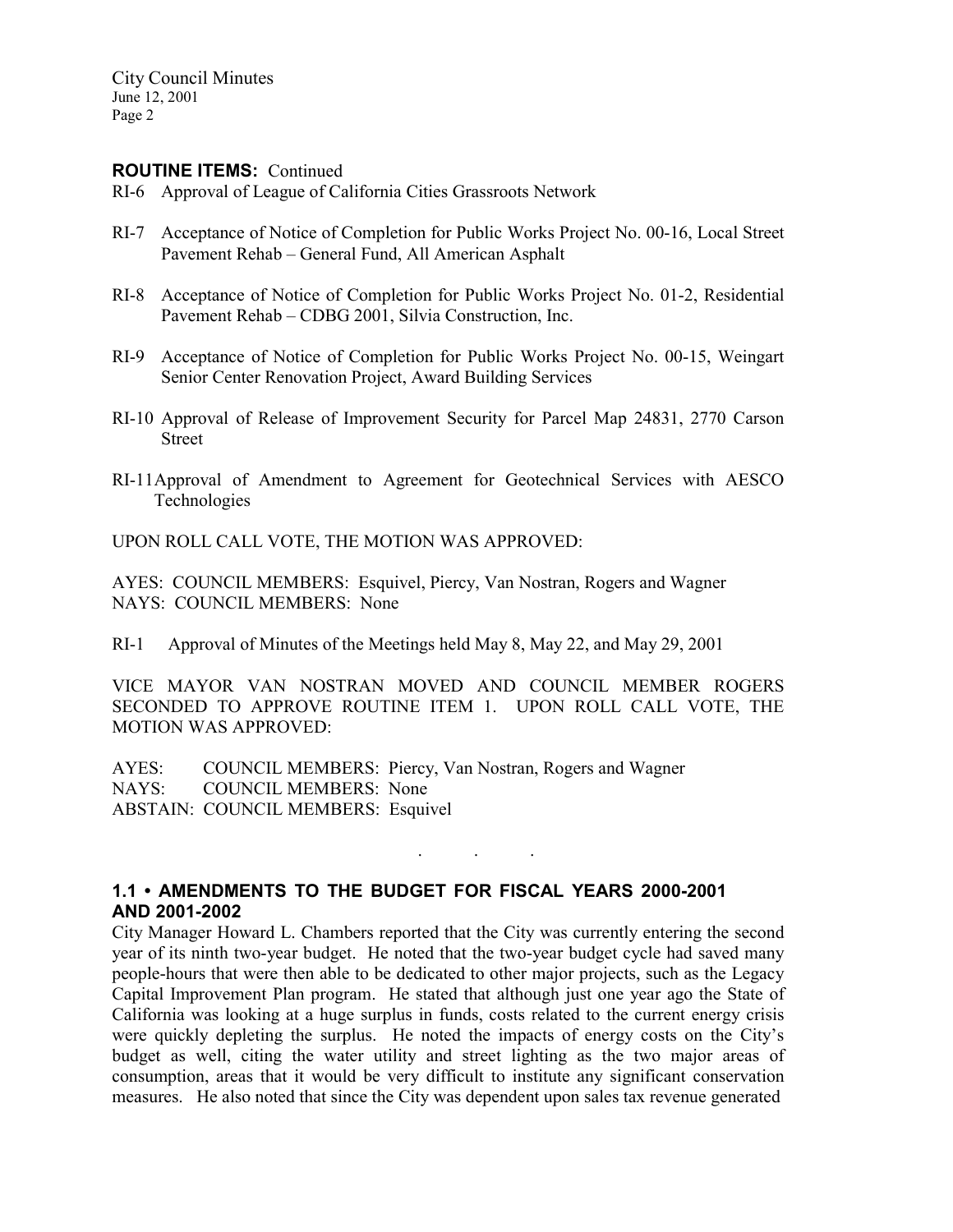1.1 • BUDGET AMENDMENTS FOR FY 2000-2001 AND 2001-2002 - Continued by a regional shopping mall, it could also be heavily impacted if the economy were to slow greatly. He displayed slides and discussed the major focus areas of the budget including the areas of overarching priority and anticipated revenues and expenditures.

Assistant City Manager Michael Stover displayed slides and gave a brief oral presentation based on the memorandum contained in the agenda packet and stated the Legacy Capital Improvement Plan Update was a five-year plan for the allocation of funds for major, capital equipment purchases and construction projects. He described in brief the Legacy process as well as the overarching priorities, revenue sources and proposed projects. He noted that 54 percent of the total projects were recommended for funding at this time, with no identified funding currently available for the remaining 16 projects. He noted that at the request of the City Council, Median and Parkway Renovations had been elevated in priority and \$490,000 in funding would be committed over the five-year plan.

City Attorney John S. Todd advised that the City Council had before it for consideration a series of resolutions pertaining to the budget process that were required by State law.

Mayor Wagner opened the public hearing at 8:16 p.m. and called for anyone in the audience wishing to address the City Council on this matter. There was no response.

COUNCIL MEMBER ESQUIVEL MOVED AND COUNCIL MEMBER PIERCY SECONDED TO CLOSE THE PUBLIC HEARING. UPON ROLL CALL VOTE, THE MOTION WAS APPROVED:

AYES: COUNCIL MEMBERS: Esquivel, Piercy, Van Nostran, Rogers and Wagner NAYS: COUNCIL MEMBERS: None

C) RESOLUTION NO. 2001-23; A RESOLUTION OF THE CITY COUNCIL OF THE CITY OF LAKEWOOD AMENDING THE BUDGET FOR FISCAL 2001-2002, AND AUTHORIZING THE APPROPRIATION OF RESERVE FUNDS INTO APPROPRIATE FUNDS AS OF JUNE 30, 2001

COUNCIL MEMBER ESQUIVEL MOVED AND COUNCIL MEMBER PIERCY SECONDED TO ADOPT RESOLUTION NO. 2001-23. UPON ROLL CALL VOTE, THE MOTION WAS APPROVED:

AYES: COUNCIL MEMBERS: Esquivel, Piercy, Van Nostran, Rogers and Wagner NAYS: COUNCIL MEMBERS: None

D) RESOLUTION NO. 2001-24; A RESOLUTION OF THE CITY COUNCIL OF THE CITY OF LAKEWOOD DETERMINING THE TOTAL ANNUAL APPROPRIATION SUBJECT TO LIMITATION OF THE CITY OF LAKEWOOD FOR THE FISCAL YEAR 2001-2002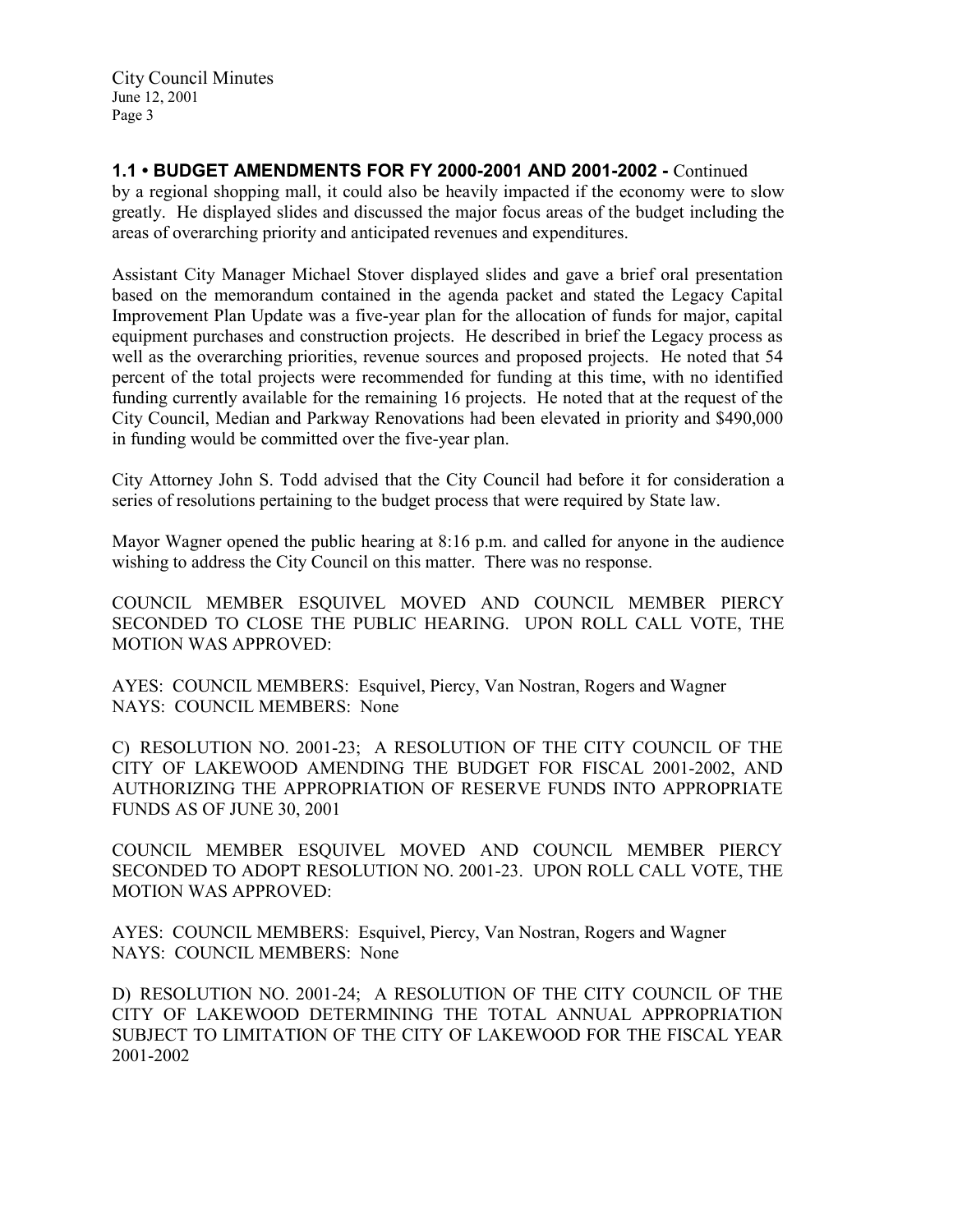1.1 • BUDGET AMENDMENTS FOR FY 2000-2001 AND 2001-2002 - Continued COUNCIL MEMBER PIERCY MOVED AND COUNCIL MEMBER ESQUIVEL SECONDED TO ADOPT RESOLUTION NO. 2001-24. UPON ROLL CALL VOTE, THE MOTION WAS APPROVED:

AYES: COUNCIL MEMBERS: Esquivel, Piercy, Van Nostran, Rogers and Wagner NAYS: COUNCIL MEMBERS: None

COUNCIL MEMBER PIERCY MOVED AND COUNCIL MEMBER ESQUIVEL SECONDED TO ADOPT THE LEGACY CAPITAL IMPROVEMENT PLAN UPDATE. UPON ROLL CALL VOTE, THE MOTION WAS APPROVED:

AYES: COUNCIL MEMBERS: Esquivel, Piercy, Van Nostran, Rogers and Wagner NAYS: COUNCIL MEMBERS: None

Mayor Wagner announced that although the budget was adopted for a two-year period, there were minor adjustments necessary and many agreements and contracts defined by the budget process that required approval on an annual basis.

VICE MAYOR VAN NOSTRAN MOVED AND COUNCIL MEMBER ESQUIVEL SECONDED TO APPROVE ITEMS E. THROUGH E. 39.

E) RESOLUTION NO. 2001-25; A RESOLUTION OF THE CITY COUNCIL OF THE CITY OF LAKEWOOD REAFFIRMING THE BUDGET, AS AMENDED, AND APPROPRIATING REVENUE FOR THE FISCAL YEAR 2001-2002

- 1) RESOLUTION NO. 2001-26; A RESOLUTION OF THE CITY COUNCIL OF THE CITY OF LAKEWOOD AUTHORIZING LOANS TO LAKEWOOD REDEVELOPMENT AGENCY
- 2) RESOLUTION NO. 2001-27; A RESOLUTION OF THE CITY COUNCIL OF THE CITY OF LAKEWOOD AUTHORIZING THE DIRECTOR OF FINANCE TO CERTIFY TO CITY LIGHT AND POWER LAKEWOOD, INC., THAT BASIC FEE PAYMENTS HAVE BEEN INCLUDED IN THE BUDGET
- 3) RESOLUTION NO. 2001-28; A RESOLUTION OF THE CITY COUNCIL OF THE CITY OF LAKEWOOD AMENDING RESOLUTION NO. 98-37 PERTAINING TO EMPLOYEE BENEFITS AND THE CLASSIFICATION AND COMPENSATION OF CITY OFFICERS AND EMPLOYEES
- 4) RESOLUTION NO. 2001-29; A RESOLUTION OF THE CITY COUNCIL OF THE CITY OF LAKEWOOD REPEALING RESOLUTION NO. 2000-37 PERTAINING TO HOURLY-RATED PART-TIME EMPLOYEES AND ENACTING A PERSONNEL RESOLUTION ESTABLISHING THE COMPENSATION, RULES AND REGULATIONS PERTAINING TO HOURLY-RATED PART-TIME EMPLOYEES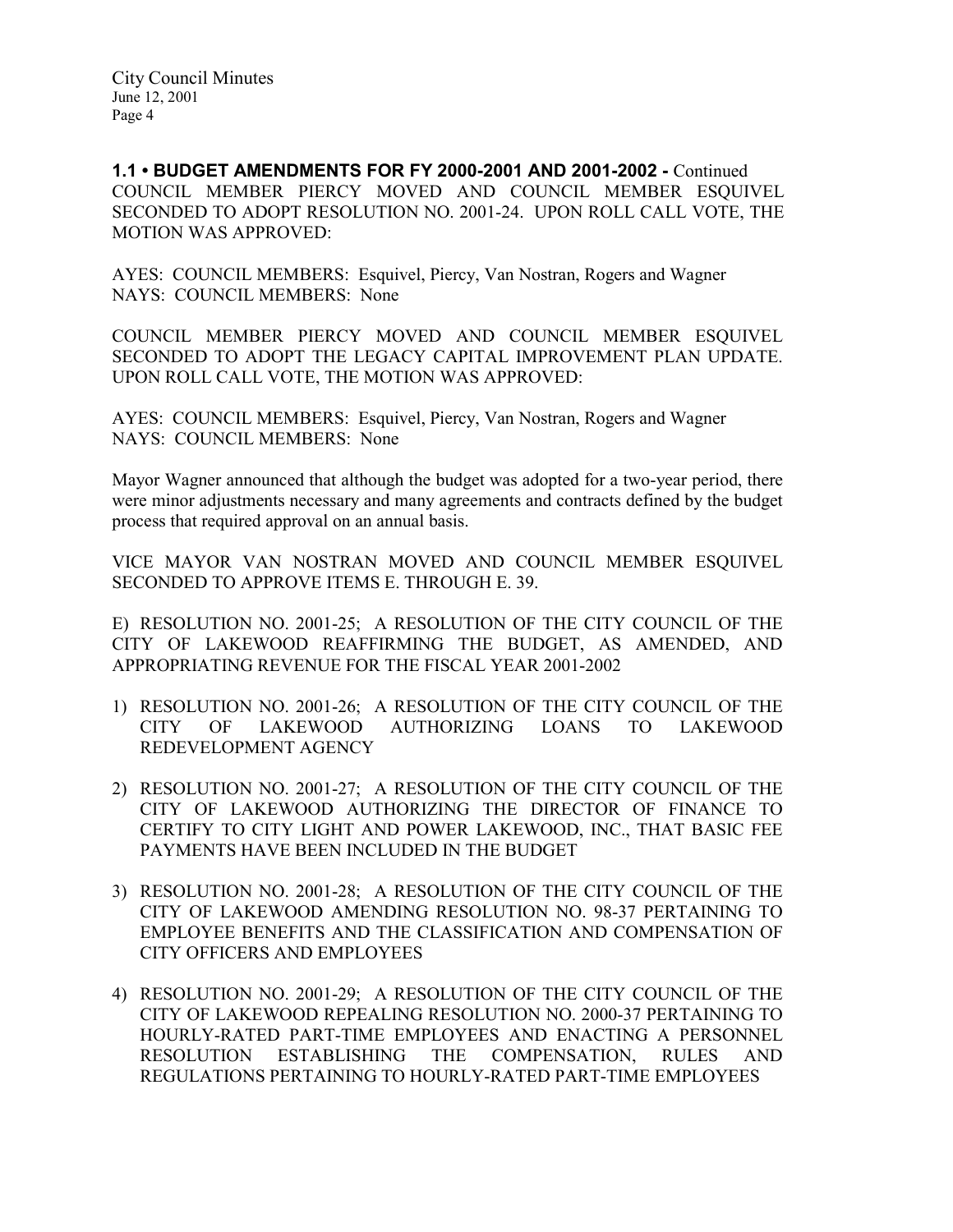- 1.1 BUDGET AMENDMENTS FOR FY 2000-2001 AND 2001-2002 Continued
- 5) RESOLUTION NO. 2001-30; A RESOLUTION OF THE CITY COUNCIL OF THE CITY OF LAKEWOOD AMENDING THE PERSONNEL RULES, REGULATIONS AND PROCEDURES PERTAINING TO EXTRAORDINARY JURY SERVICE
- 6) Introduction of ORDINANCE NO. 2001-4; AN ORDINANCE OF THE CITY COUNCIL OF THE CITY OF LAKEWOOD AMENDING THE MUNICIPAL CODE PERTAINING TO COMPENSATION OF MEMBERS OF THE CITY COUNCIL
- 7) RESOLUTION NO. 2001-31; A RESOLUTION OF THE CITY COUNCIL OF THE CITY OF LAKEWOOD AMENDING RESOLUTION NO. 76-66 PERTAINING TO THE CITY MANAGER
- 8) RESOLUTION NO. 2001-32; A RESOLUTION OF THE CITY COUNCIL OF THE CITY OF LAKEWOOD AMENDING RESOLUTION NO. 76-102 PERTAINING TO THE CITY ATTORNEY'S RETAINER AGREEMENT
- 9) RESOLUTION NO. 2001-33; A RESOLUTION OF THE CITY COUNCIL OF THE CITY OF LAKEWOOD AMENDING RESOLUTION NO. 72-88, PERTAINING TO THE COMPENSATION OF CITY COMMISSIONERS
- 10) RESOLUTION NO. 2001-34; A RESOLUTION OF THE CITY COUNCIL OF THE CITY OF LAKEWOOD AMENDING RESOLUTION NO. 1862 PERTAINING TO RULES AND PROCEDURES FOR PROCEEDINGS OF THE CITY COUNCIL, AND FOR ITS OFFICERS AND EMPLOYEES
- 11) Approval of Additional Fiscal Year 2001-2002 Appropriations
- 12) RESOLUTION NO. 2001-35; A RESOLUTION OF THE CITY COUNCIL OF THE CITY OF LAKEWOOD AMENDING AND RENEWING A COMMUNITY RECREATION PROGRAM WITH THE ABC UNIFIED SCHOOL DISTRICT
- 13) RESOLUTION NO. 2001-36; A RESOLUTION OF THE CITY COUNCIL OF THE CITY OF LAKEWOOD AMENDING AND RENEWING AN AGREEMENT BETWEEN THE CITY OF LAKEWOOD AND COMMUNITY FAMILY GUIDANCE CENTER PROVIDING COUNSELING SERVICES FOR FAMILIES AND JUVENILE RESIDENTS OF THE CITY OF LAKEWOOD FOR THE FISCAL YEAR 2001-2002
- 14) RESOLUTION NO. 2001-37; A RESOLUTION OF THE CITY COUNCIL OF THE CITY OF LAKEWOOD AMENDING AND RENEWING AN AGREEMENT BETWEEN THE CITY OF LAKEWOOD AND FAMILY SERVICE OF LONG BEACH, HOMEMAKER PROGRAM, PROVIDING HOMEMAKER SERVICES TO LAKEWOOD RESIDENTS FOR THE FISCAL YEAR 2001-2002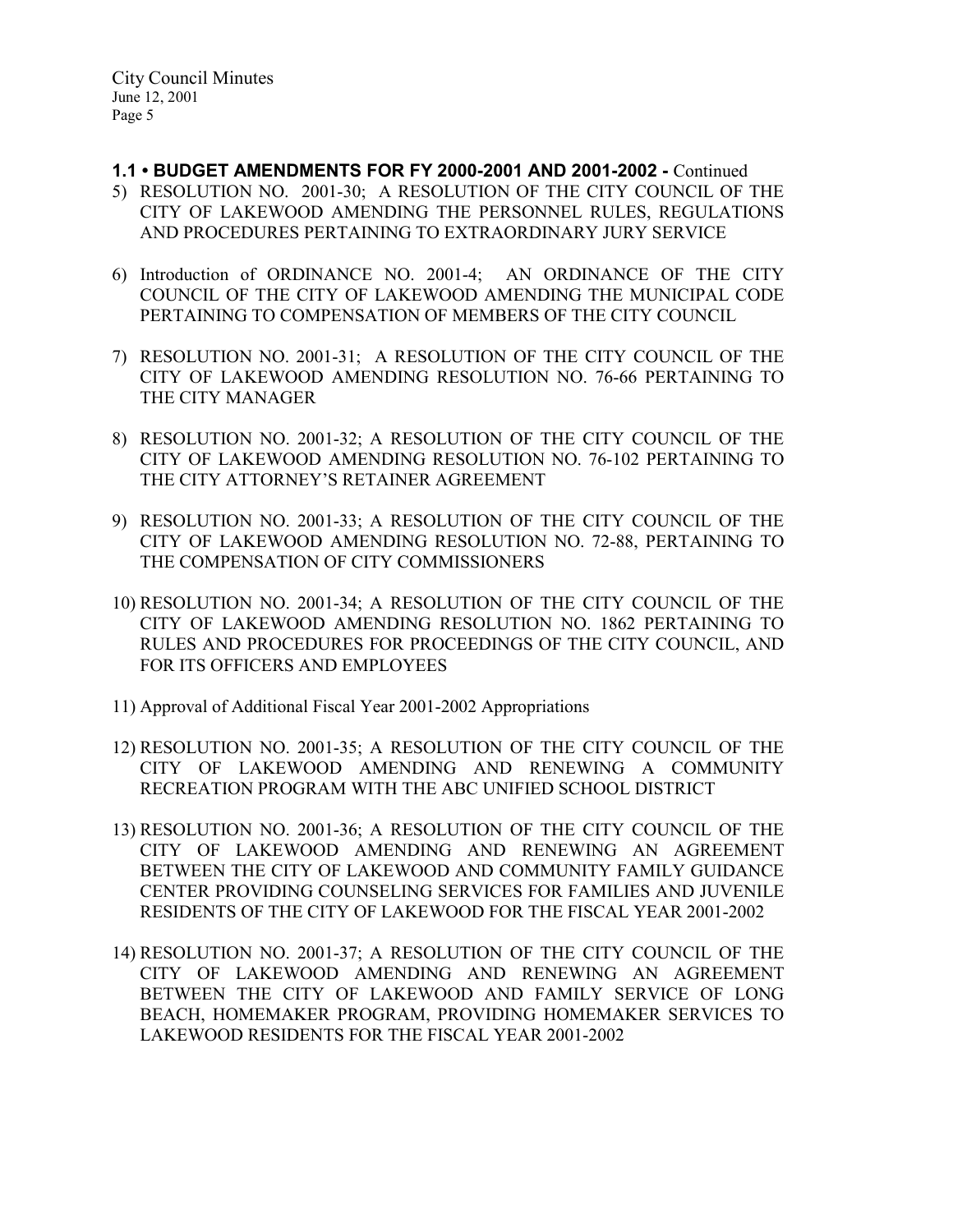- 1.1 BUDGET AMENDMENTS FOR FY 2000-2001 AND 2001-2002 Continued 15)RESOLUTION NO. 2001-38; A RESOLUTION OF THE CITY COUNCIL OF THE CITY OF LAKEWOOD AMENDING AND RENEWING AN AGREEMENT BETWEEN THE CITY OF LAKEWOOD AND HELPLINE YOUTH COUNSELING, INC. FOR THE FISCAL YEAR 2001-2002
- 16) RESOLUTION NO. 2001-39; A RESOLUTION OF THE CITY COUNCIL OF THE CITY OF LAKEWOOD AMENDING AND RENEWING AN AGREEMENT BETWEEN THE CITY OF LAKEWOOD AND LAKEWOOD MEALS ON WHEELS FOR THE FISCAL YEAR 2001-2002
- 17) RESOLUTION NO. 2001-40; A RESOLUTION OF THE CITY COUNCIL OF THE CITY OF LAKEWOOD AMENDING AND RENEWING AN AGREEMENT BETWEEN THE CITY OF LAKEWOOD AND PATHWAYS VOLUNTEER HOSPICE, INC. PROVIDING IN-HOME MEDICAL SERVICES FOR THE TERMINALLY ILL RESIDENTS OF THE CITY OF LAKEWOOD FOR THE FISCAL YEAR 2001-2002
- 18) RESOLUTION NO. 2001-41; A RESOLUTION OF THE CITY COUNCIL OF THE CITY OF LAKEWOOD AMENDING AND RENEWING AN AGREEMENT BETWEEN THE CITY OF LAKEWOOD AND RETIRED SENIOR VOLUNTEER PROGRAM (RSVP), A NON-PROFIT CORPORATION, FOR THE FISCAL YEAR 2001-2002
- 19) Renewal of Agreement with Mothers-At-Work
- 20) Renewal of Agreement with Ronald Piazza for Food Concessions at Mayfair Park
- 21) Approval of Extension of Agreement for Environmental Analyst Services with Ray Tahir
- 22) Approval of Amendment to Agreement for Animal Control Services with Southeast Area Animal Control Authority
- 23) Approval of Extension of Agreement for Construction Management/Inspection with BDA Associates
- 24) Approval of Extension of Agreement for Engineering and Traffic Survey Services with Newport Traffic Studies
- 25) Approval of Extension of Agreement for Hardscape Maintenance with Kalban, Inc.
- 26) Approval of Agreement for Engineering Services with Associated Soils Engineering, Inc.
- 27) Approval of Extension of Agreement for HVAC Maintenance Services with BARR Engineering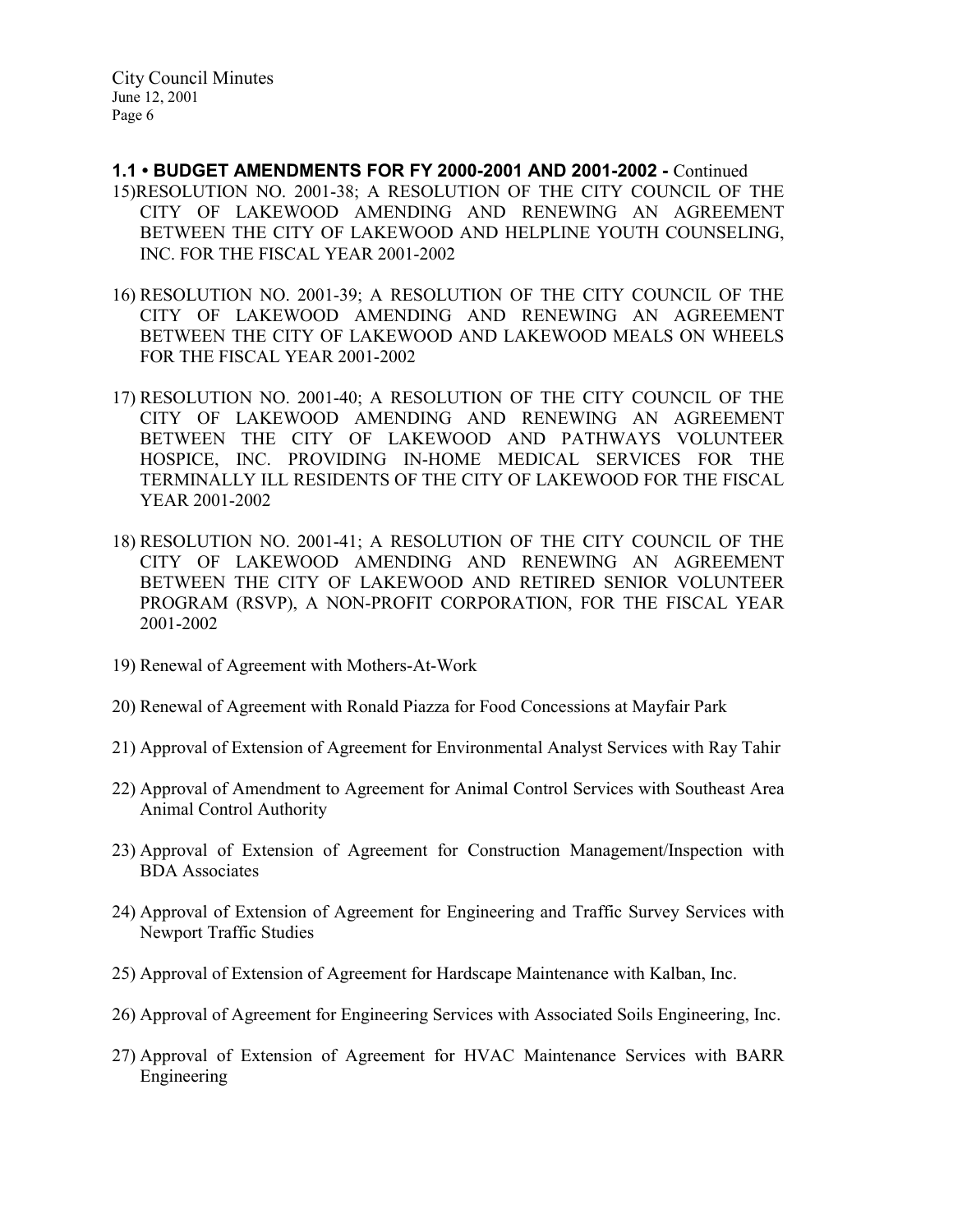1.1 • BUDGET AMENDMENTS FOR FY 2000-2001 AND 2001-2002 - Continued

- 28) Approval of Agreement for Solid Waste Consulting Services with S.C.S. Consultants
- 29) Approval of Supplemental Agreement with Affiliated Computer Services (ACS)
- 30) Approval of Amendment to Agreement with the Lakewood Redevelopment Agency for Access to Services and Facilities
- 31) Approval of Renewal of Regional Law Enforcement Agreement
- 32) RESOLUTION NO. 2001-42; A RESOLUTION OF THE CITY COUNCIL OF THE CITY OF LAKEWOOD APPROVING HELICOPTER PATROL SERVICES BY AND BETWEEN THE CITY OF LAKEWOOD AND CERTAIN OTHER CITIES REQUESTING HELICOPTER PATROL LAW ENFORCEMENT SERVICES THROUGH THE CITY OF LAKEWOOD
- 33) RESOLUTION NO. 2001-43; A RESOLUTION OF THE CITY COUNCIL OF THE CITY OF LAKEWOOD APPROVING AMENDMENT TO THE AGREEMENT WITH THE GREATER LAKEWOOD CHAMBER OF COMMERCE FOR ADVERTISING AND PROMOTION SERVICES
- 34) Approval of Agreement for Page Composition, Printing and Preparation for Mailing of the City Newsletter
- 35) Approval of Agreement for Professional Consulting Services with RS2 Consulting
- 36) RESOLUTION NO. 2001-44; A RESOLUTION OF THE CITY COUNCIL OF THE CITY OF LAKEWOOD AMENDING THAT CERTAIN AGREEMENT BETWEEN THE CITY OF LAKEWOOD AND JOE A. GONSALVES AND SON, INC.
- 37) Approval of Agreement with J. D. Franz Research Services
- 38) Approval of Agreement for GIS Services with California State University, Long Beach
- 39) Approval of Extension of Reimbursement Agreements for Long Beach Transit

UPON ROLL CALL VOTE, THE MOTION WAS APPROVED:

AYES: COUNCIL MEMBERS: Esquivel, Piercy, Van Nostran, Rogers and Wagner NAYS: COUNCIL MEMBERS: None

. . .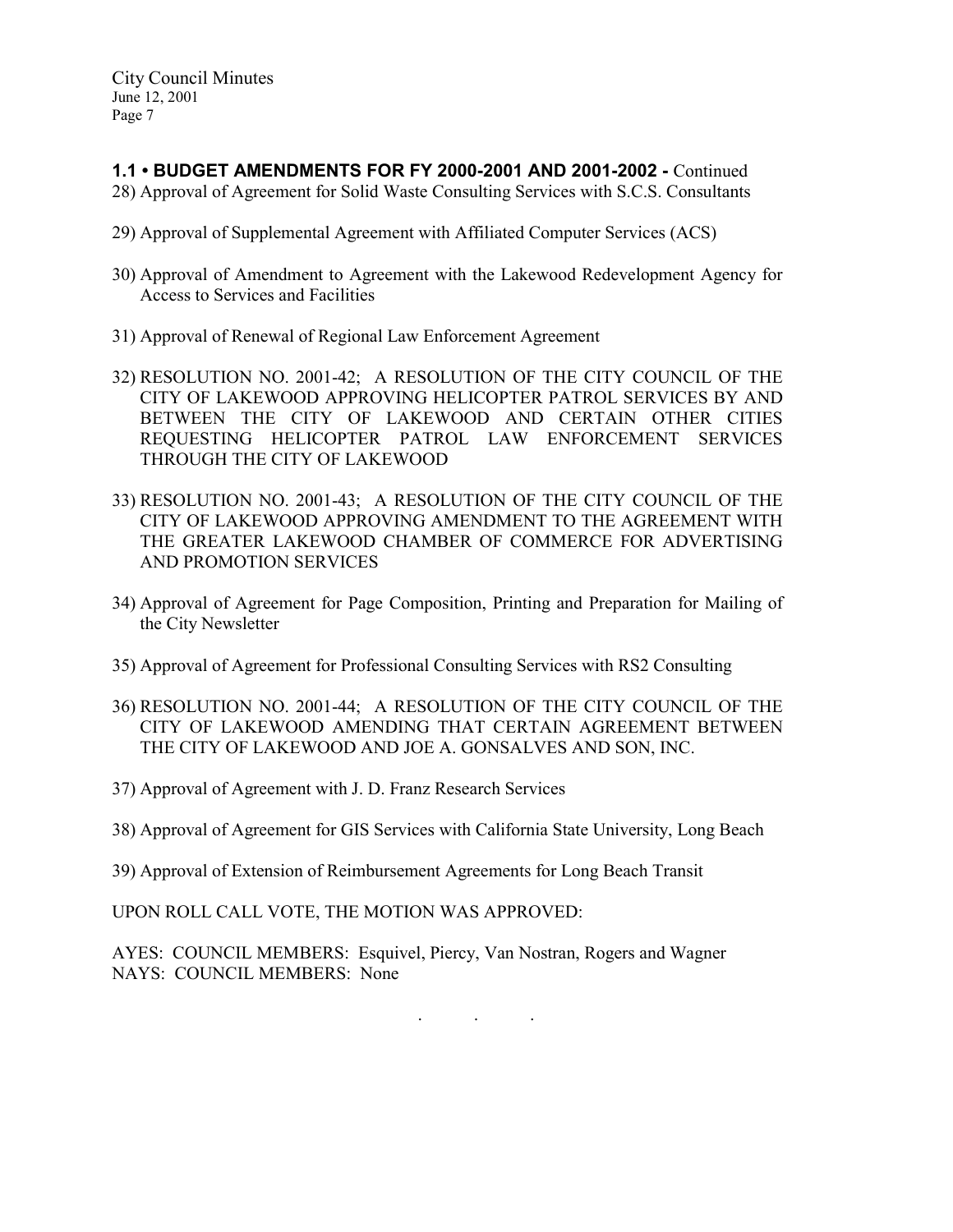# 1.2 • AWARD OF BID FOR PUBLIC WORKS PROJECT NO. 01-3, WATERMAIN REPLACEMENT - 2001

Director of Public Works, Lisa Rapp, gave a brief oral presentation based on the memorandum contained in the agenda packet and reported fifteen bids had been received for the 2001 Watermain Replacement Project. The project would provide for the replacement of 1.2 miles of water mains in residential streets east of Palo Verde Avenue, north of Del Amo Boulevard. It was the recommendation of staff that the City Council award the bid for Public Works Project No. 01-3 to T. A. Rivard, Incorporated in the amount of \$415,895; and authorize staff to approve a cumulative total of change orders, as needed, in an amount not to exceed \$50,000.

To determine the magnitude of the project, Mayor Wagner asked Water Resources Director Jim Glancy how many miles of water mains were in the City's system. Mr. Glancy responded by stating that the system total was 167 miles, with 63 miles of cast iron mains yet to be replaced.

Mayor Wagner opened the public hearing at 8:24 p.m. and called for anyone in the audience wishing to address the City Council on this matter. There was no response.

COUNCIL MEMBER ESQUIVEL MOVED AND COUNCIL MEMBER ROGERS SECONDED TO CLOSE THE PUBLIC HEARING AND APPROVE STAFF'S RECOMMENDATION. UPON ROLL CALL VOTE, THE MOTION WAS APPROVED:

AYES: COUNCIL MEMBERS: Esquivel, Piercy, Van Nostran, Rogers and Wagner NAYS: COUNCIL MEMBERS: None

# 1.3 • AWARD OF BID FOR PUBLIC WORKS PROJECT NO. 00-5, STANDBY GENERATORS - THE CENTRE AND NIXON YARD

. . .

The Director of Public Works gave a brief oral presentation based on the memorandum contained in the agenda packet and stated that although nine companies had attended a prebid conference regarding the Standby Generators Project, only one bid had been received. The single bid was more than twice the amount estimated by the engineer for the project. It was the recommendation of staff that the City Council continue the public hearing on the award of the project to allow staff additional time to develop and consider options for the project.

Mayor Wagner opened the public hearing at 8:26 p.m. and called for anyone in the audience wishing to address the City Council on this matter. There was no response.

COUNCIL MEMBER ROGERS MOVED AND COUNCIL MEMBER PIERCY SECONDED TO APPROVE STAFF'S REQUEST AND CONTINUE THE PUBLIC HEARING TO THE MEETING OF JUNE 26, 2001.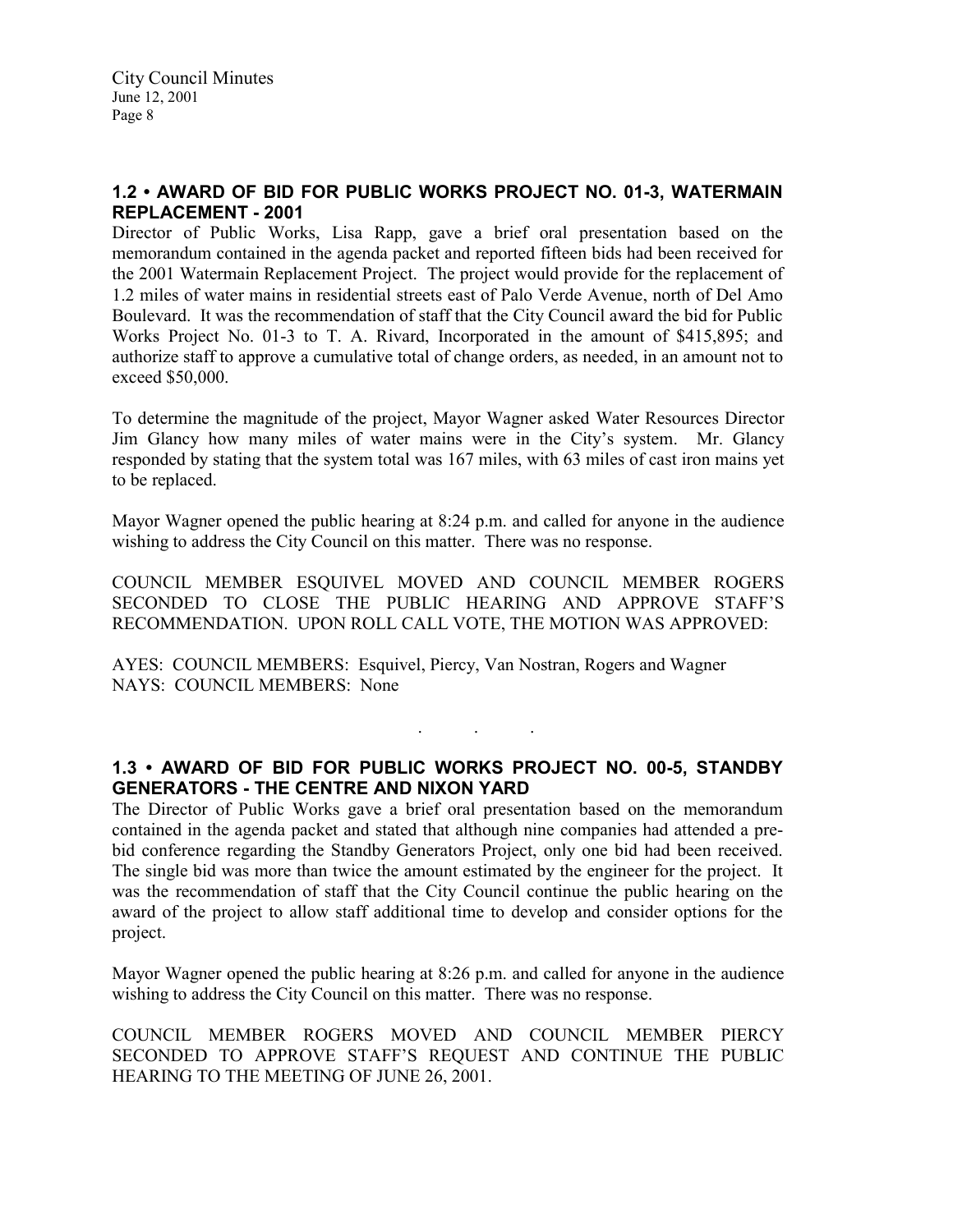#### 1.3 • AWARD OF BID FOR PUBLIC WORKS PROJECT NO. 00-5, STANDBY GENERATORS - THE CENTRE AND NIXON YARD - Continued UPON ROLL CALL VOTE, THE MOTION WAS APPROVED:

AYES: COUNCIL MEMBERS: Esquivel, Piercy, Van Nostran, Rogers and Wagner NAYS: COUNCIL MEMBERS: None

### 1.4 • RESOLUTION OF NECESSITY FOR ACQUISITION BY EMINENT DOMAIN, PEERLESS WATER

. . .

Special Legal Counsel John E. Cavanaugh gave a brief oral presentation based on the memorandum contained in the agenda packet and stated he had been retained to intervene in the proposed merger between Peerless Water Company and Southern California Water Company. Action had been taken before an Administrative Law Judge to recognize Lakewood as a party to the action. The City of Lakewood was seeking to acquire the 105 service accounts located within the City boundaries. Comments had been filed on behalf of the City alleging that the proposed settlement agreement between Peerless and So. Cal. Water was unreasonable, inconsistent with applicable law, contrary to the public interest and had failed to consider existing viable alternatives to the proposed merger. He concluded by stating that it was necessary at this time to adopt the proposed resolution of necessity in order to protect the City's interests should eminent domain/condemnation proceeding be necessary at a future date.

Community Development Director Chuck Ebner stated that the acquisition of the service accounts had been reviewed under the California Environmental Quality Act guidelines and had been found to be categorically exempt. He reported that notice of the proposed action on the resolution of necessity had been completed, as required by State statute. It was the recommendation of staff that the City Council adopt Resolution No. 2001-19 and find the action categorically exempt under CEQA.

Bill Zastrow, Peerless Water Company, Bellflower, stated he was bound by an agreement with American States Water (So. Cal. Water Co.) which did not allow him to discuss the offer made by the City of Lakewood. He presented a letter to the City Council, City Attorney and City Clerk.

Todd Argow, Governmental Affairs Coordinator for the Southern California Water Company, stated that a letter had been submitted by their legal counsel, O'Melveny & Myers, which stated the position of their company.

Mayor Wagner enumerated the allegations contained in the letter from Peerless Water and noted how they could be explained, dismissed or mitigated. He concluded by noting that the total sale agreement between Peerless and So. Cal. Water included over 2,000 service accounts with the 105 in Lakewood accounting for only five percent of the sale.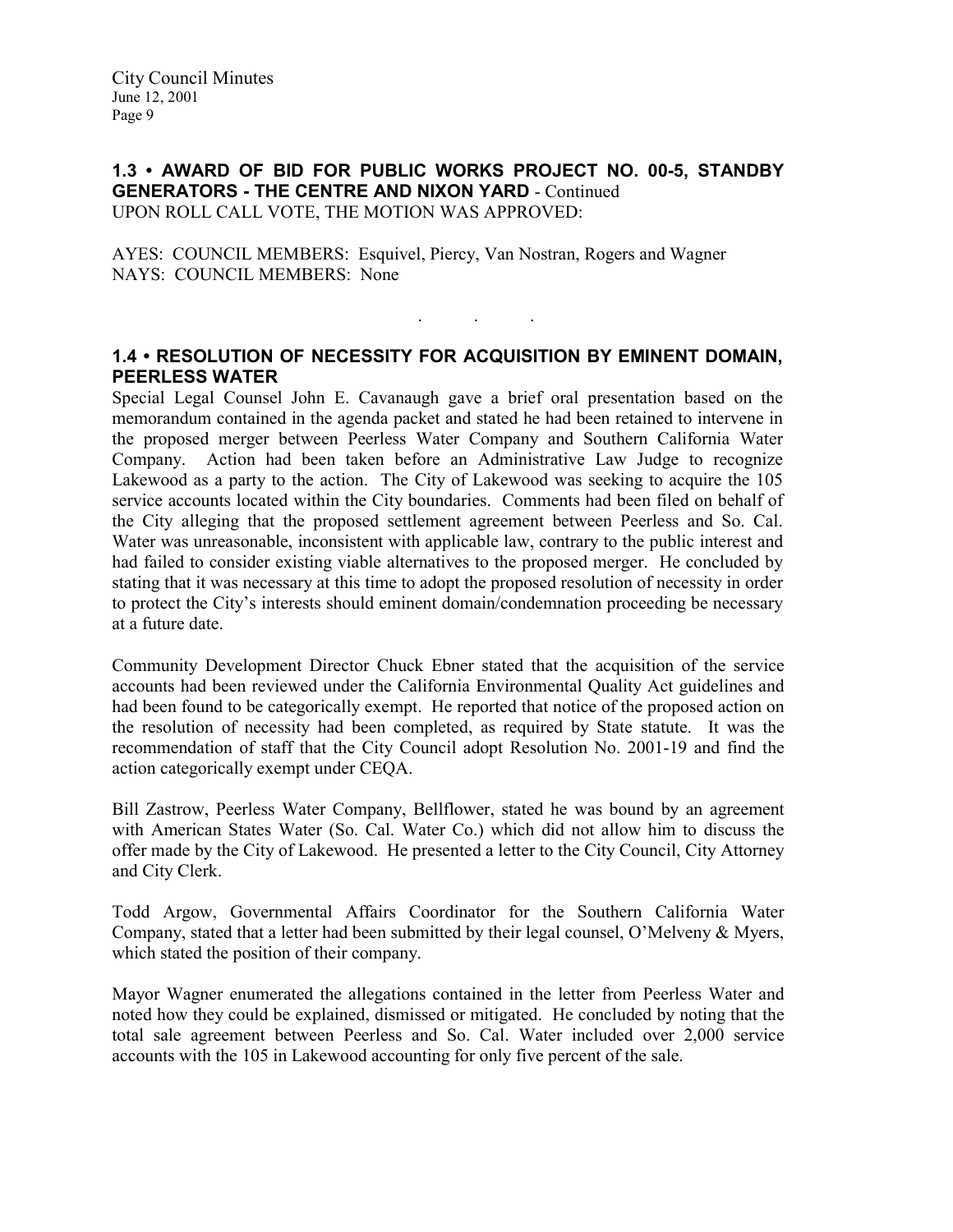### 1.4 • RESOLUTION OF NECESSITY FOR ACQUISITION BY EMINENT DOMAIN, PEERLESS WATER - Continued

In response to a question from Council Member Rogers, Mr. Glancy stated that upon completion of the acquisition by So. Cal. Water, the rates of the 105 affected residents would be approximately 80 percent higher than those paid by residents served by the City water system.

Mayor Wagner opened the public hearing at 8:57 p.m. and called for anyone in the audience wishing to address the City Council on this matter. There was no response.

COUNCIL MEMBER PIERCY MOVED AND COUNCIL MEMBER ESQUIVEL SECONDED TO CLOSE THE PUBLIC HEARING. UPON ROLL CALL VOTE, THE MOTION WAS APPROVED:

AYES: COUNCIL MEMBERS: Esquivel, Piercy, Van Nostran, Rogers and Wagner NAYS: COUNCIL MEMBERS: None

Council Member Piercy determined from Mr. Cavanaugh that the adoption of the resolution did not commit the City to a course, but rather empowered the City to take additional action if deemed necessary.

Mr. Cavanaugh proposed the addition of a section to the resolution to include language regarding the categorically exempt finding under CEQA.

RESOLUTION NO. 2001-19; A RESOLUTION OF THE CITY COUNCIL OF THE CITY OF LAKEWOOD FINDING AND DETERMINING THE PUBLIC INTEREST, CONVENIENCE, AND NECESSITY FOR ACQUIRING AND AUTHORIZING CONDEMNATION OF PROPERTY GENERALLY DESCRIBED AS A PORTION OF THE PEERLESS WATER COMPANY'S WATER SYSTEM LOCATED IN THE CITY OF LAKEWOOD was read by title by the City Clerk.

COUNCIL MEMBER PIERCY MOVED AND VICE MAYOR VAN NOSTRAN SECONDED TO ADOPT RESOLUTION NO. 2001-19, AS AMENDED. UPON ROLL CALL VOTE, THE MOTION WAS APPROVED:

AYES: COUNCIL MEMBERS: Esquivel, Piercy, Van Nostran, Rogers and Wagner NAYS: COUNCIL MEMBERS: None

### 2.1 • ADJUSTING COMMERCIAL REFUSE RATES

Larry Schroeder, Director of Finance, reported that the proposed resolution would address fees and charges for commercial refuse service which were adjusted annually based upon the Consumer Price Index.

. . .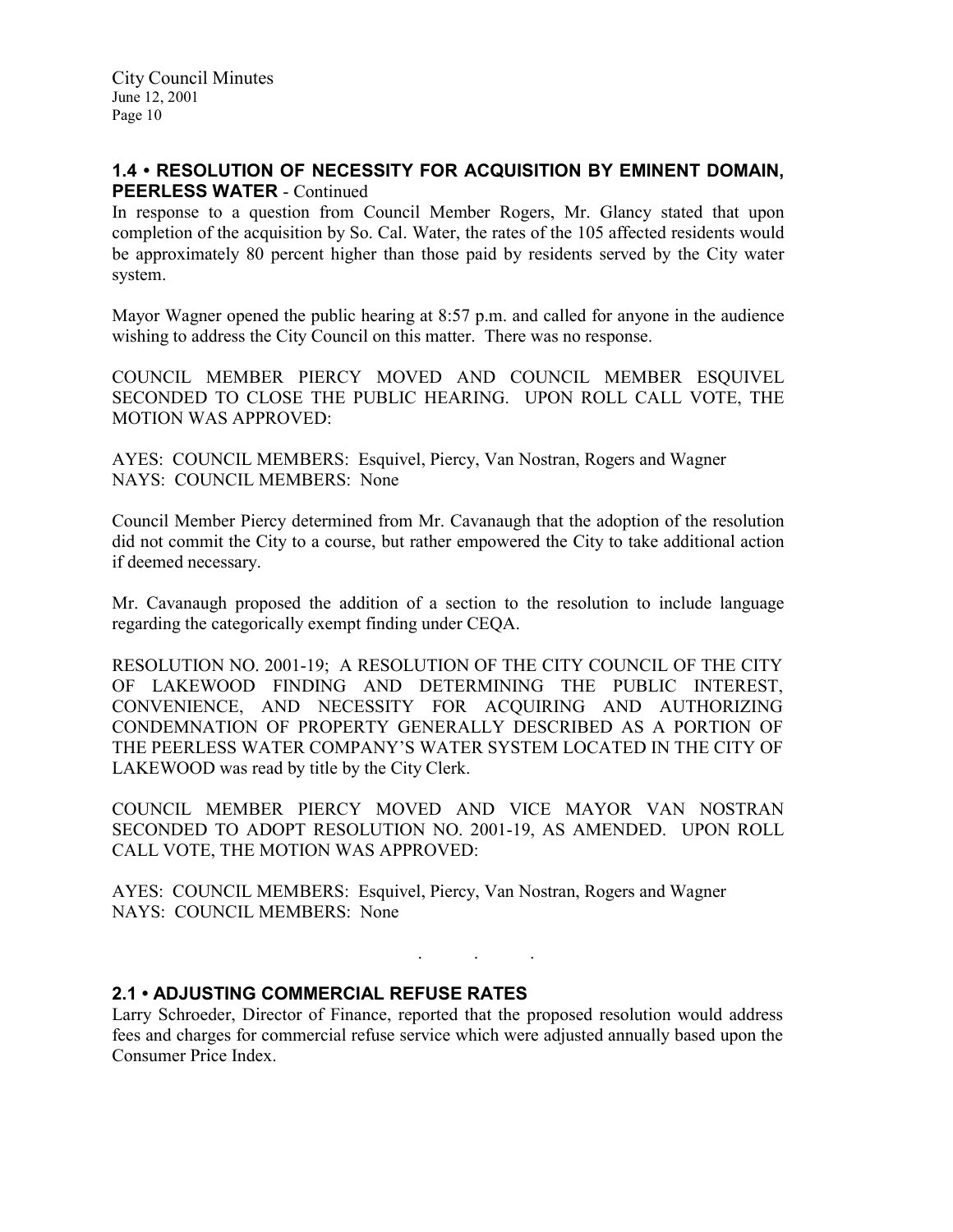#### 2.1 • ADJUSTING COMMERCIAL REFUSE RATES - Continued

RESOLUTION NO. 2001-45; A RESOLUTION OF THE CITY COUNCIL OF THE CITY OF LAKEWOOD ADJUSTING THE FEES OR CHARGES FOR SPECIAL REFUSE BIN SERVICE

VICE MAYOR VAN NOSTRAN MOVED AND COUNCIL MEMBER ROGERS SECONDED TO ADOPT RESOLUTION NO. 2001-45. UPON ROLL CALL VOTE, THE MOTION WAS APPROVED:

AYES: COUNCIL MEMBERS: Esquivel, Piercy, Van Nostran, Rogers and Wagner NAYS: COUNCIL MEMBERS: None

### 3.1 • DOCUMENT IMAGING PROJECT, SCANNING AND INDEXING OF BUILDING PERMITS

. . .

Director of Community Development, Chuck Ebner, gave a brief oral presentation based on the memorandum contained in the agenda packet and reported one of the projects contained in the Strategic Information Plan was the Document Imaging Project. Included in the Document Imaging Project was the digitization of all of the City's building permit records. The outsourcing of this portion of the project would mean that all building records, approximately 375,000 documents, could be incorporated into the system within 90 days rather than the two years necessary to complete the project in-house. A Request for Proposals was prepared for the project and following review of the proposals, a consultant was selected. Also necessary for the project was an increase to the capacity of the document imaging server and additional computer equipment to make the material accessible at the public counter in the Building and Safety Division. It was the recommendation of staff that the City Council approve the selection of ECS Imaging, Inc. as the consulting firm for the scanning and indexing of the Building and Safety records for a fee of \$35,605 and to appropriate \$44,105 from the General Fund for the project, including the purchase of additional storage and hardware.

Mr. Ebner confirmed for Mayor Wagner that the public would have access to the documents at the public counter and that hard copies could be printed.

Vice Mayor Van Nostran determined from Mr. Ebner that to complete the project in-house with current staff would take a minimum of two years.

COUNCIL MEMBER ROGERS MOVED AND COUNCIL MEMBER ESQUIVEL SECONDED TO APPROVE STAFF'S RECOMMENDATION. UPON ROLL CALL VOTE, THE MOTION WAS APPROVED:

AYES: COUNCIL MEMBERS: Esquivel, Piercy, Van Nostran, Rogers and Wagner NAYS: COUNCIL MEMBERS: None

. . .